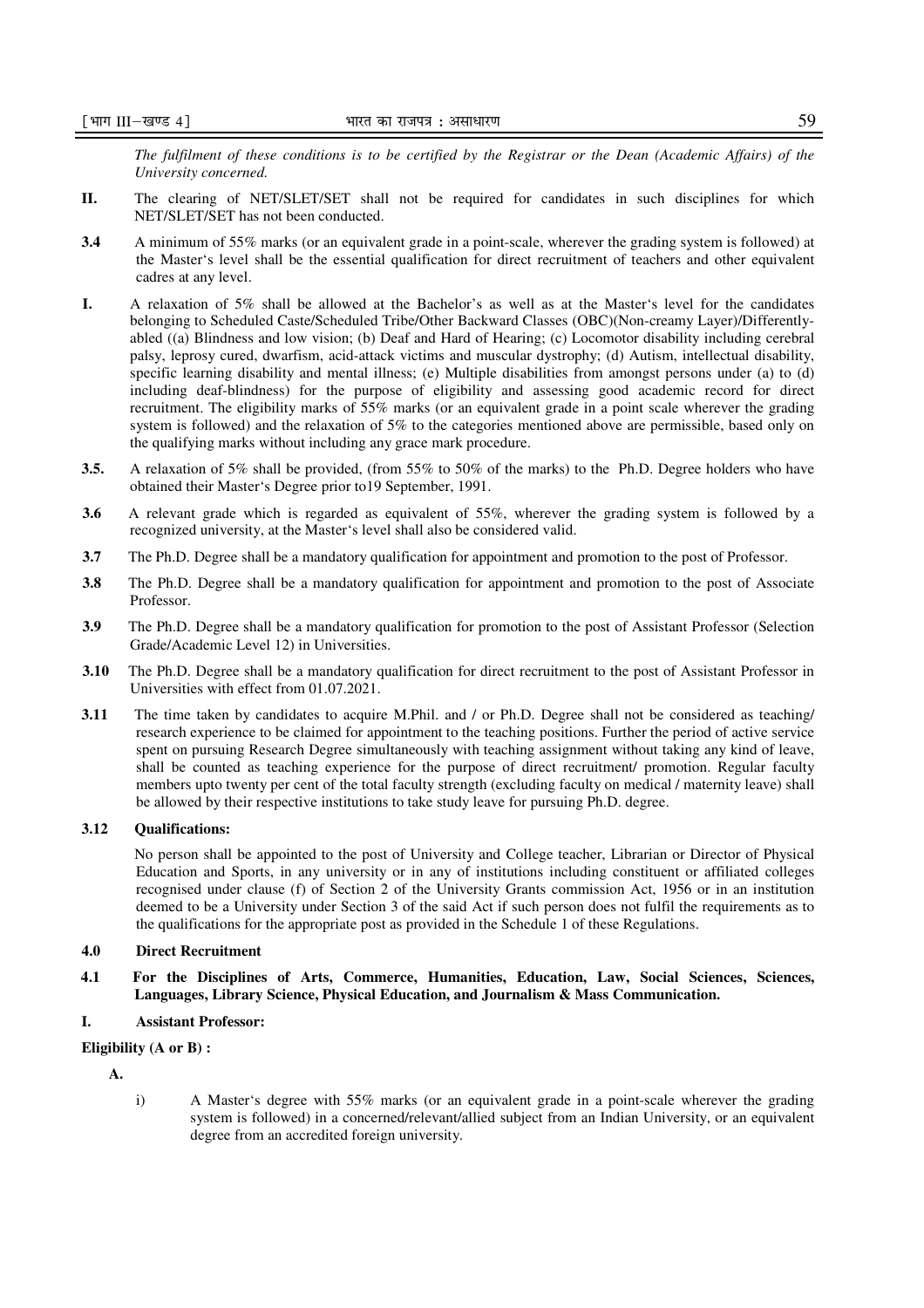ii) Besides fulfilling the above qualifications, the candidate must have cleared the National Eligibility Test (NET) conducted by the UGC or the CSIR, or a similar test accredited by the UGC, like SLET/SET or who are or have been awarded a Ph. D*.* Degree in accordance with the University Grants Commission (Minimum Standards and Procedure for Award of M.Phil./Ph.D. Degree) Regulations, 2009 or 2016 and their amendments from time to time as the case may be exempted from NET/SLET/SET :

*Provided*, the candidates registered for the Ph.D. programme prior to July 11, 2009, shall be governed by the provisions of the then existing Ordinances/Bye-laws/Regulations of the Institution awarding the degree and such Ph.D. candidates shall be exempted from the requirement of NET/SLET/SET for recruitment and appointment of Assistant Professor or equivalent positions in Universities/Colleges/Institutions subject to the fulfillment of the following conditions :-

- a) The Ph.D. degree of the candidate has been awarded in a regular mode;
- b) The Ph.D. thesis has been evaluated by at least two external examiners;
- c) An open Ph.D. viva voce of the candidate has been conducted;
- d) The Candidate has published two research papers from his/her Ph.D. work, out of which at least one is in a refereed journal;
- e) The candidate has presented at least two papers based on his/her Ph.D work in conferences/seminars sponsored/funded/supported by the UGC / ICSSR/ CSIR or any similar agency.

*The fulfilment of these conditions is to be certified by the Registrar or the Dean (Academic Affairs) of the University concerned.* 

Note: NET/SLET/SET shall also not be required for such Masters Programmes in disciplines for which NET/SLET/SET is not conducted by the UGC, CSIR or similar test accredited by the UGC, like SLET/SET.

#### **OR**

**B.** The Ph.D degree has been obtained from a foreign university/institution with a ranking among top 500 in the World University Ranking (at any time) by any one of the following: (i) Quacquarelli Symonds (QS) (ii) the Times Higher Education (THE) or (iii) the Academic Ranking of World Universities (ARWU) of the Shanghai Jiao Tong University (Shanghai).

*Note:The Academic score as specified in Appendix II (Table 3A) for Universities, and Appendix II (Table 3B) for Colleges, shall be considered for short-listing of the candidates for interview only, and the selections shall be based only on the performance in the interview.* 

### **II. Associate Professor:**

### **Eligibility:**

- i) A good academic record, with a Ph.D. Degree in the concerned/allied/relevant disciplines.
- ii) A Master's Degree with at least 55% marks (or an equivalent grade in a point-scale, wherever the grading system is followed).
- iii) A minimum of eight years of experience of teaching and / or research in an academic/research position equivalent to that of Assistant Professor in a University, College or Accredited Research Institution/industry with a minimum of seven publications in the peer-reviewed or UGC-listed journals and a total research score of Seventy five (75) as per the criteria given in Appendix II, Table 2.

## **III. Professor:**

**Eligibility (A or B) :** 

**A.**

i) An eminent scholar having a Ph.D. degree in the concerned/allied/relevant discipline, and published work of high quality, actively engaged in research with evidence of published work with, a minimum of 10 research publications in the peer-reviewed or UGC-listed journals and a total research score of 120 as per the criteria given in Appendix II, Table 2.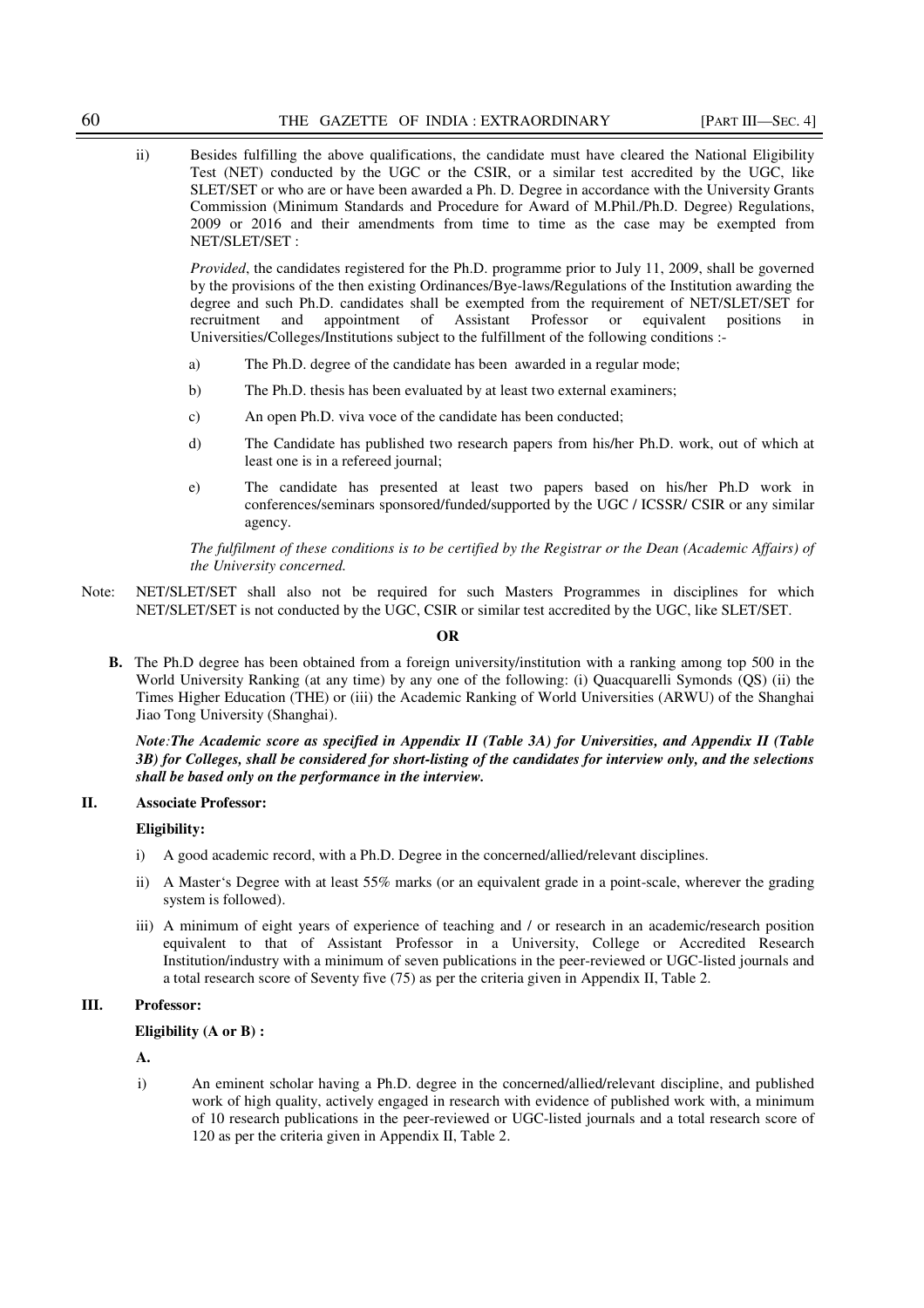ii) A minimum of ten years of teaching experience in university/college as Assistant Professor/Associate Professor/Professor, and / or research experience at equivalent level at the University/National Level Institutions with evidence of having successfully guided doctoral candidate.

## **OR**

**B.** An outstanding professional, having a Ph.D. degree in the relevant/allied/applied disciplines, from any academic institutions (not included in A above) / industry, who has made significant contribution to the knowledge in the concerned/allied/relevant discipline, supported by documentary evidence provided he/she has ten years' experience.

# **IV. Senior Professor in Universities**

Up to 10 percent of the existing sanctioned strength of Professors in the university may be appointed as Senior Professor in the universities, through direct recruitment.

#### **Eligibility:**

- i) An eminent scholar with good track record of high-quality research publications in Peer-reviewed or UGClisted journals, significant research contribution to the discipline, and engaged in research supervision.
- ii) A minimum of ten years of teaching/research experience as Professor or an equivalent grade in a University, College or an institute of national level.
- iii) The selection shall be based on academic achievements, favourable review from three eminent subject experts who are not less than the rank of Senior Professor or a Professor of at least ten years experience.
- iv) The selection shall be based on ten best publications in the Peer-reviewed or UGC -listed journals and award of Ph.D degrees to at least two candidates under his/her supervision during the last 10 years and interaction with the Selection Committee constituted as per the UGC Regulations.

## **V. College Principal and Professor (Professor's Grade)**

## **A. Eligibility:**

- (i) Ph.D. degree
- (ii) Professor/Associate Professor with a total service/ experience of at least fifteen years of teaching/research in Universities, Colleges and other institutions of higher education.
- (iii) A minimum of 10 research publications in peer-reviewed or UGC-listed journals.
- (iv) A minimum of 110 Research Score as per Appendix II,Table 2

#### **B. Tenure**

- i) A College Principal shall be appointed for a period of five years, extendable for another term of five years on the basis of performance assessment by a Committee appointed by the University, constituted as per these regulations.
- ii) After the completion of his/her term as Principal, the incumbent shall join back his/her parent organization with the designation as Professor and in the grade of the Professor.

## **VI. Vice Principal**

An existing senior faculty member may be designated as Vice-Principal by the Governing Body of the College on the recommendation of the Principal, for a tenure of two years, who can be assigned specific activities, in addition to his/her existing responsibilities. During the absence of the Principal, for any reason, the Vice Principal shall exercise the powers of the Principal.

#### **4.2. Music, Performing Arts, Visual Arts and Other Traditional Indian Art Forms like Sculpture, etc.**

#### **I. Assistant Professor:**

**Eligibility (A or B):** 

**A.** 

i) Master's Degree with 55% marks (or an equivalent grade in a point scale wherever grading system is followed) in the relevant subject or an equivalent degree from an Indian/foreign University.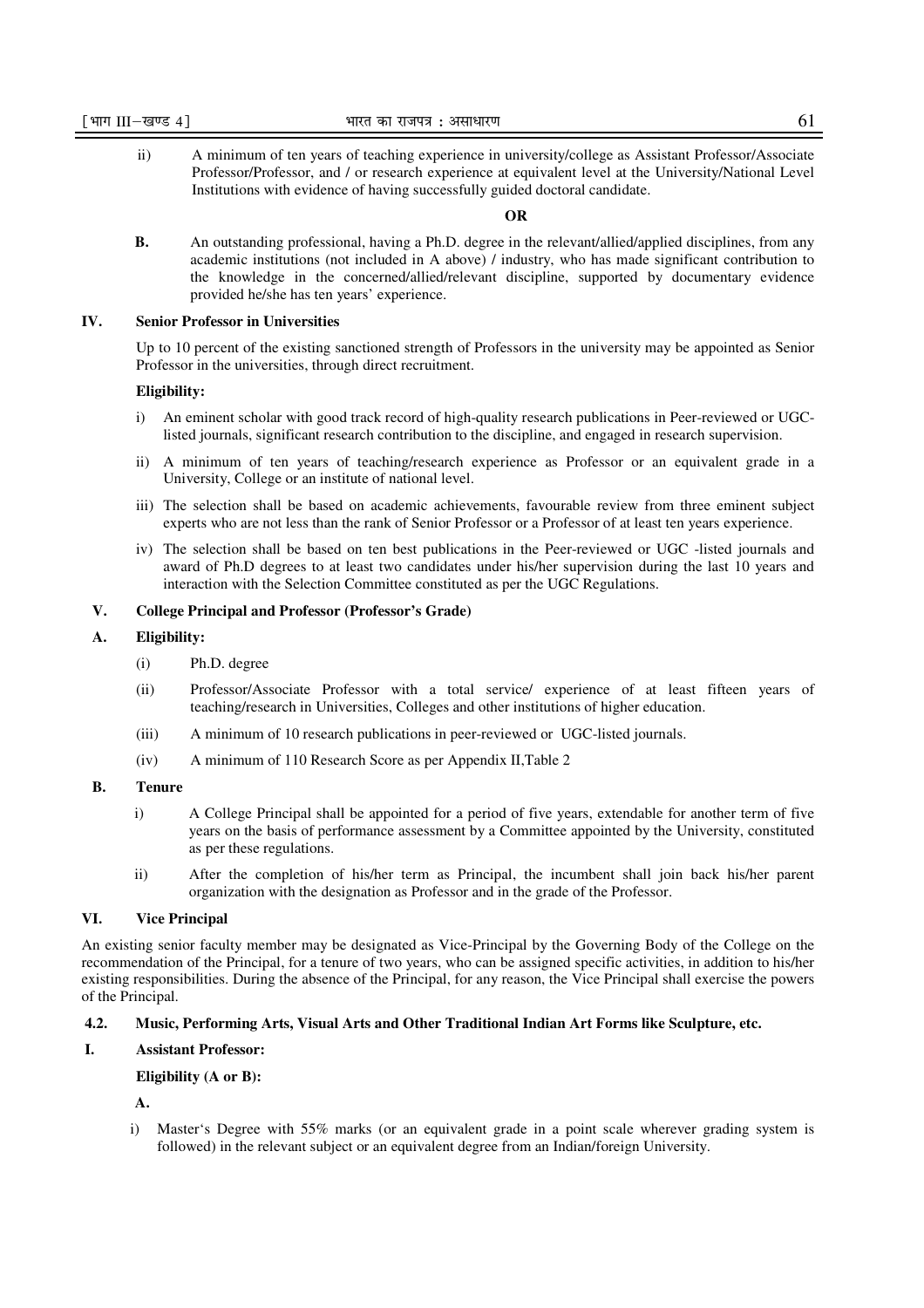# **Table 2**

# **Methodology for University and College Teachers for calculating Academic/Research Score**

(Assessment must be based on evidence produced by the teacher such as: copy of publications, project sanction letter, utilization and completion certificates issued by the University and acknowledgements for patent filing and approval letters, students' Ph.D. award letter, etc,.)

| S.N.             | <b>Academic/Research Activity</b>                                                                                                 | <b>Faculty</b><br>of<br><b>Sciences</b><br>/Engineering / Agriculture<br>Medical<br><b>/Veterinary</b><br><b>Sciences</b> | <b>Faculty</b><br>of Languages<br>Humanities / Arts / Social<br><b>Sciences / Library / Education</b><br><b>Education</b><br><b>Physical</b><br>L<br>Commerce / Management &<br>other related disciplines |
|------------------|-----------------------------------------------------------------------------------------------------------------------------------|---------------------------------------------------------------------------------------------------------------------------|-----------------------------------------------------------------------------------------------------------------------------------------------------------------------------------------------------------|
| 1.               | Research Papers in Peer-Reviewed or UGC listed<br><b>Journals</b>                                                                 | 08 per paper                                                                                                              | 10 per paper                                                                                                                                                                                              |
| $\overline{2}$ . | <b>Publications (other than Research papers)</b>                                                                                  |                                                                                                                           |                                                                                                                                                                                                           |
|                  | (a) Books authored which are published by;                                                                                        |                                                                                                                           |                                                                                                                                                                                                           |
|                  | International publishers                                                                                                          | 12                                                                                                                        | 12                                                                                                                                                                                                        |
|                  | <b>National Publishers</b>                                                                                                        | 10                                                                                                                        | 10                                                                                                                                                                                                        |
|                  | Chapter in Edited Book                                                                                                            | 05                                                                                                                        | 05                                                                                                                                                                                                        |
|                  | Editor of Book by International Publisher                                                                                         | 10                                                                                                                        | 10                                                                                                                                                                                                        |
|                  | Editor of Book by National Publisher                                                                                              | 08                                                                                                                        | 08                                                                                                                                                                                                        |
|                  |                                                                                                                                   |                                                                                                                           |                                                                                                                                                                                                           |
|                  |                                                                                                                                   |                                                                                                                           |                                                                                                                                                                                                           |
|                  | Translation works in Indian and Foreign<br>(b)<br>Languages by qualified faculties                                                |                                                                                                                           |                                                                                                                                                                                                           |
|                  | Chapter or Research paper                                                                                                         | 03                                                                                                                        | 03                                                                                                                                                                                                        |
|                  | <b>Book</b>                                                                                                                       | 08                                                                                                                        | 08                                                                                                                                                                                                        |
| 3.               | Creation of ICT mediated Teaching Learning<br>pedagogy and content and development of new and<br>innovative courses and curricula |                                                                                                                           |                                                                                                                                                                                                           |
|                  | Development of Innovative pedagogy<br>(a)                                                                                         | 05                                                                                                                        | 05                                                                                                                                                                                                        |
|                  | Design of new curricula and courses<br>(b)                                                                                        | 02 per curricula/course                                                                                                   | 02 per curricula/course                                                                                                                                                                                   |
|                  | <b>MOOCs</b><br>(c)                                                                                                               |                                                                                                                           |                                                                                                                                                                                                           |
|                  | Development of complete MOOCs in 4 quadrants (420)<br>credit course)(In case of MOOCs of lesser credits 05<br>marks/credit)       |                                                                                                                           | 20                                                                                                                                                                                                        |
|                  | MOOCs (developed in 4 quadrant) per module/lecture                                                                                | 05                                                                                                                        | 05                                                                                                                                                                                                        |
|                  | Content writer/subject matter expert for each module of 02<br>MOOCs (at least one quadrant)                                       |                                                                                                                           | 02                                                                                                                                                                                                        |
|                  | Course Coordinator for MOOCs (4 credit course)(In 08<br>case of MOOCs of lesser credits 02 marks/credit)                          |                                                                                                                           | 08                                                                                                                                                                                                        |
|                  | (d) E-Content                                                                                                                     |                                                                                                                           |                                                                                                                                                                                                           |
|                  | Development of e-Content in 4 quadrants for a 12<br>complete course/e-book                                                        |                                                                                                                           | 12                                                                                                                                                                                                        |
|                  | e-Content (developed in 4 quadrants) per module                                                                                   | 05                                                                                                                        | 05                                                                                                                                                                                                        |
|                  | Contribution to development of e-content module $in \ 02$<br>complete course/paper/e-book (at least one quadrant)                 |                                                                                                                           | 02                                                                                                                                                                                                        |
|                  | Editor of e-content for complete course/ paper /e-book                                                                            | 10                                                                                                                        | 10                                                                                                                                                                                                        |
|                  | (a) Research guidance                                                                                                             |                                                                                                                           |                                                                                                                                                                                                           |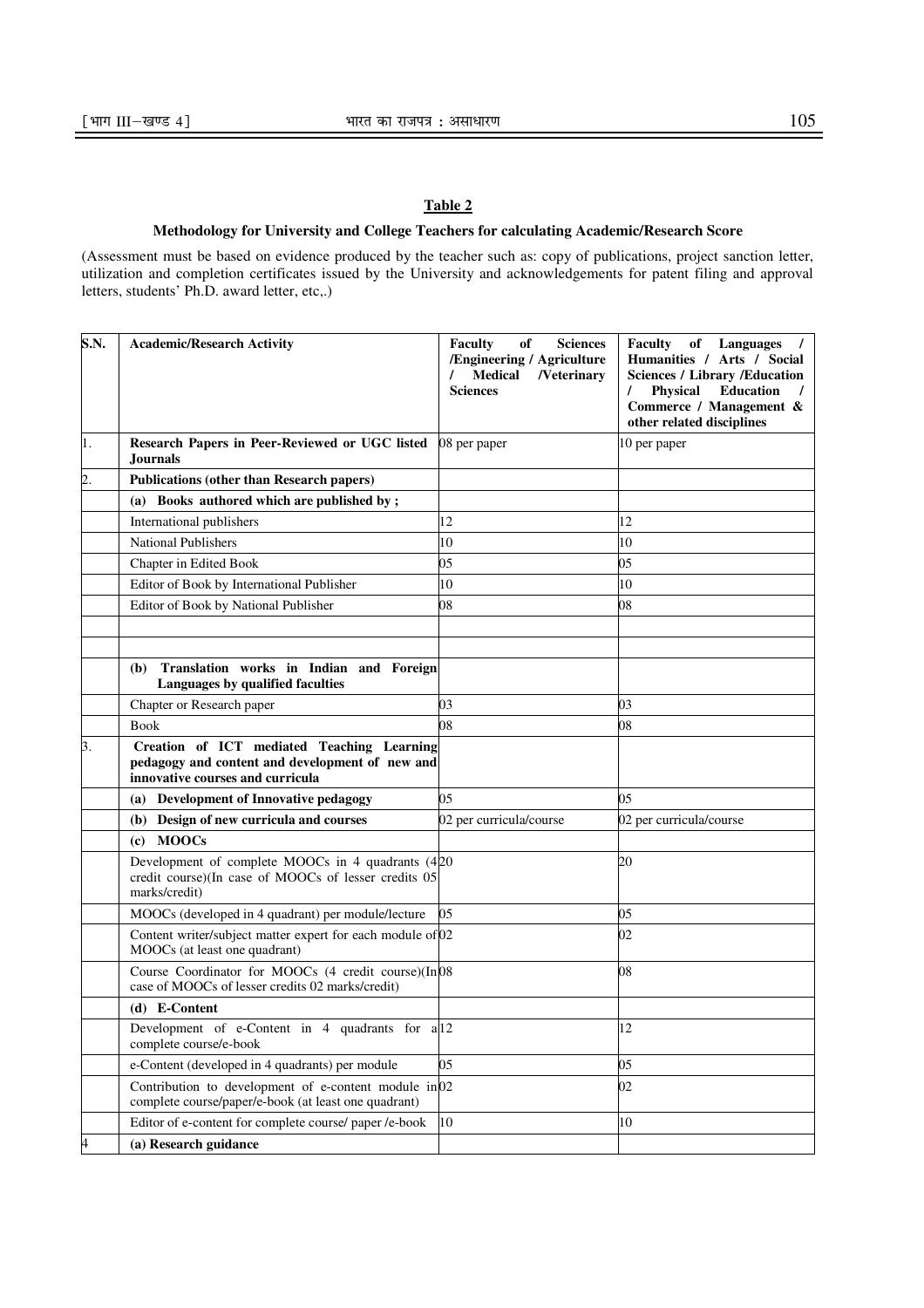# 106 THE GAZETTE OF INDIA : EXTRAORDINARY [PART III—SEC. 4]

|    | Ph.D.                                                                                                                                                                                                                                                               | 10 per degree awarded   | 10 per degree awarded   |
|----|---------------------------------------------------------------------------------------------------------------------------------------------------------------------------------------------------------------------------------------------------------------------|-------------------------|-------------------------|
|    |                                                                                                                                                                                                                                                                     | 05 per thesis submitted | 05 per thesis submitted |
|    | M.Phil./P.G dissertation                                                                                                                                                                                                                                            | 02 per degree awarded   | 02 per degree awarded   |
|    | (b) Research Projects Completed                                                                                                                                                                                                                                     |                         |                         |
|    | More than 10 lakhs                                                                                                                                                                                                                                                  | 10                      | 10                      |
|    | Less than 10 lakhs                                                                                                                                                                                                                                                  | 05                      | 05                      |
|    | (c) Research Projects Ongoing:                                                                                                                                                                                                                                      |                         |                         |
|    | More than 10 lakhs                                                                                                                                                                                                                                                  | 05                      | 05                      |
|    | Less than 10 lakhs                                                                                                                                                                                                                                                  | 02                      | 02                      |
|    |                                                                                                                                                                                                                                                                     |                         |                         |
|    | (d) Consultancy                                                                                                                                                                                                                                                     | 03                      | 03                      |
| 5  | (a) Patents                                                                                                                                                                                                                                                         |                         |                         |
|    | International                                                                                                                                                                                                                                                       | 10                      | 10                      |
|    | National                                                                                                                                                                                                                                                            | 07                      | 07                      |
|    | (b) *Policy Document (Submitted to an International body/organisation like<br>UNO/UNESCO/World Bank/International Monetary Fund etc. or Central<br><b>Government or State Government</b> )                                                                          |                         |                         |
|    | International                                                                                                                                                                                                                                                       | 10                      | 10                      |
|    | National                                                                                                                                                                                                                                                            | 07                      | 07                      |
|    | <b>State</b>                                                                                                                                                                                                                                                        | 04                      | 04                      |
|    | (c) Awards/Fellowship                                                                                                                                                                                                                                               |                         |                         |
|    | International                                                                                                                                                                                                                                                       | 07                      | 07                      |
|    | National                                                                                                                                                                                                                                                            | 05                      | 05                      |
|    |                                                                                                                                                                                                                                                                     |                         |                         |
|    |                                                                                                                                                                                                                                                                     |                         |                         |
|    |                                                                                                                                                                                                                                                                     |                         |                         |
| 6. | *Invited lectures / Resource Person/ paper<br>presentation in Seminars/ Conferences/full paper<br>in Conference Proceedings (Paper presented in<br>Seminars/Conferences and also published as full<br>paper in Conference Proceedings will be counted<br>only once) |                         |                         |
|    | International (Abroad)                                                                                                                                                                                                                                              | 07                      | 07                      |
|    | International (within country)                                                                                                                                                                                                                                      | 0 <sub>5</sub>          | 05                      |
|    | National                                                                                                                                                                                                                                                            | 03                      | 03                      |
|    | State/University                                                                                                                                                                                                                                                    | 02                      | 02                      |

# **The Research score for research papers would be augmented as follows :**

Peer-Reviewed or UGC-listed Journals (Impact factor to be determined as per Thomson Reuters list) :

| $\mathbf{i}$    | Paper in refereed journals without impact factor | 5 Points  |
|-----------------|--------------------------------------------------|-----------|
| $\rm ii)$       | Paper with impact factor less than 1             | 10 Points |
| iii)            | Paper with impact factor between 1 and 2         | 15 Points |
| iv)             | Paper with impact factor between 2 and 5         | 20 Points |
| V)              | Paper with impact factor between 5 and 10        | 25 Points |
| $\overline{vi}$ | Paper with impact factor $>10$                   | 30 Points |
|                 |                                                  |           |

(a) Two authors: 70% of total value of publication for each author.

(b) More than two authors: 70% of total value of publication for the First/Principal/Corresponding author and 30% of total value of publication for each of the joint authors.

Joint Projects: Principal Investigator and Co-investigator would get 50% each.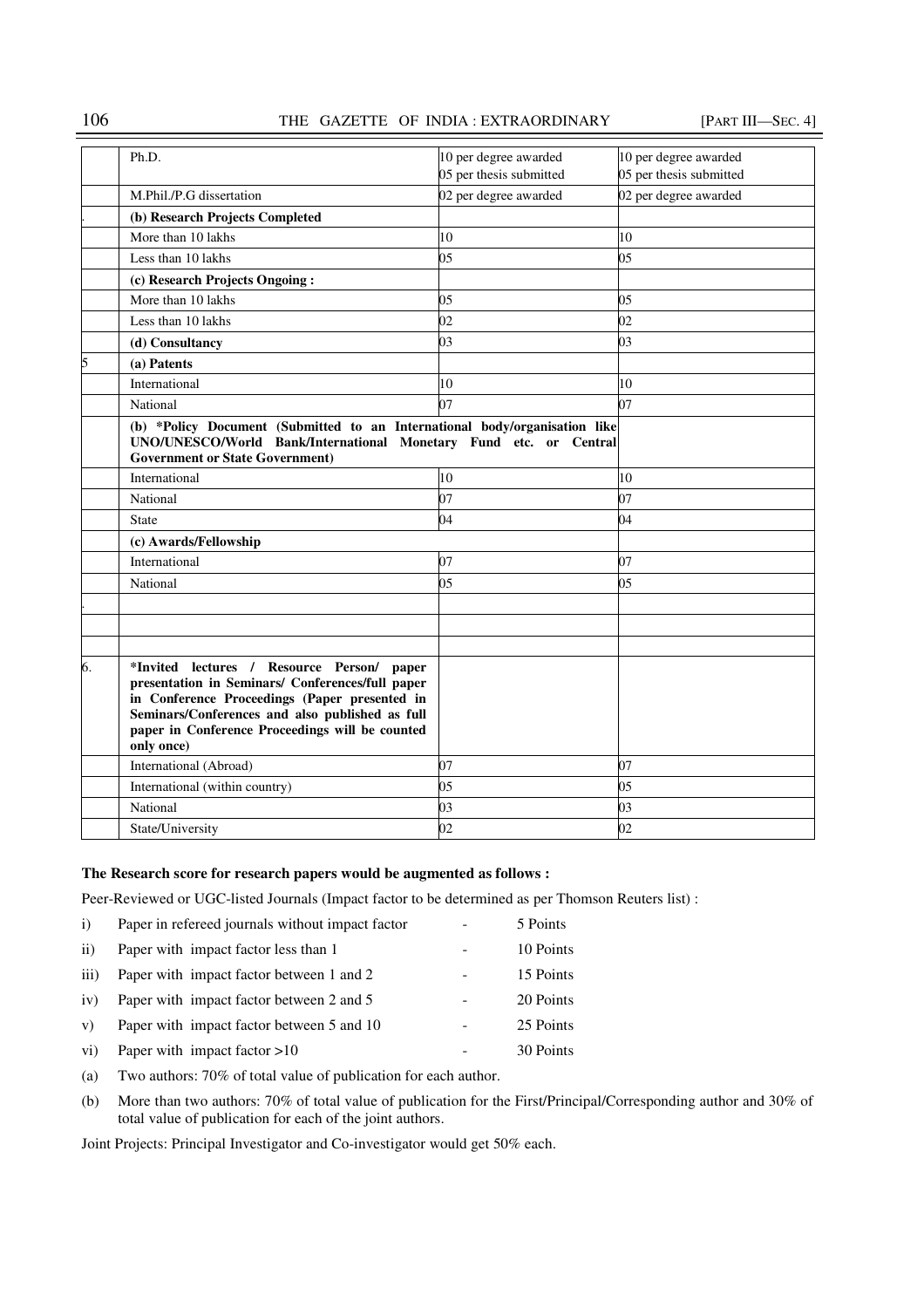## **Note:**

- Paper presented if part of edited book or proceeding then it can be claimed only once.
- For joint supervision of research students, the formula shall be 70% of the total score for Supervisor and Cosupervisor. Supervisor and Co-supervisor, both shall get 7 marks each.
- \*For the purpose of calculating research score of the teacher, the combined research score from the categories of 5(b). Policy Document and 6. Invited lectures/Resource Person/Paper presentation shall have an upper capping of thirty percent of the total research score of the teacher concerned.
- The research score shall be from the minimum of three categories out of six categories.

## **Table: 3 A**

## **Criteria for Short-listing of Candidates for Interview for the Post of Assistant Professors in Universities**

| <b>S.N.</b> | <b>Academic Record</b>                                                                                                                                                                     | <b>Score</b>                 |                                                    |                                                                                                                   |
|-------------|--------------------------------------------------------------------------------------------------------------------------------------------------------------------------------------------|------------------------------|----------------------------------------------------|-------------------------------------------------------------------------------------------------------------------|
| 1.          | <b>Graduation</b>                                                                                                                                                                          | $80\% \& \text{ Above} = 15$ | 60\% to less than 55\% to less 45\%<br>$80\% = 13$ | to<br>than $60\% =$ less than<br>10<br>$55\% = 05$                                                                |
| 2.          | <b>Post-Graduation</b>                                                                                                                                                                     | $80\% \& \text{ Above} = 25$ | $80\% = 23$                                        | 60% to less than $55\%$ (50% in case of<br>SC/ST/OBC<br>$(non-$<br>creamy layer)/PWD)<br>to less than $60\% = 20$ |
| 3.          | M.Phil.                                                                                                                                                                                    | 60\% & above = 07            | 55% to less than $60\% = 0.5$                      |                                                                                                                   |
| 4.          | Ph.D.                                                                                                                                                                                      | 30                           |                                                    |                                                                                                                   |
| 5.          | <b>NET with JRF</b>                                                                                                                                                                        | 07                           |                                                    |                                                                                                                   |
|             | <b>NET</b>                                                                                                                                                                                 | 05                           |                                                    |                                                                                                                   |
|             | <b>SLET/SET</b>                                                                                                                                                                            | 03                           |                                                    |                                                                                                                   |
| 6.          | <b>Research Publications (2 marks for</b><br>each research publications published<br>in Peer-Reviewed or UGC-listed<br>Journals)                                                           | 10                           |                                                    |                                                                                                                   |
| 7.          | <b>Teaching / Post Doctoral Experience</b><br>(2 marks for one year each)#                                                                                                                 | 10                           |                                                    |                                                                                                                   |
| 8.          | <b>Awards</b>                                                                                                                                                                              |                              |                                                    |                                                                                                                   |
|             | <b>International / National Level</b><br>given<br>by<br>International<br>(Awards<br>Organisations/ Government of India /<br>Government<br>of India<br>recognised<br>National Level Bodies) | 0 <sup>3</sup>               |                                                    |                                                                                                                   |
|             | State-Level<br>(Awards given by State Government)                                                                                                                                          | 02                           |                                                    |                                                                                                                   |

*#However, if the period of teaching/Post-doctoral experience is less than one year then the marks shall be reduced proportionately.* 

**Note:** 

**(A) (i)** M.Phil + Ph.D Maximum - 30 Marks  **(ii)** JRF/NET/SET Maximum - 07 Marks (iii) In awards category Maximum - 03 Marks

**(B)** Number of candidates to be called for interview shall be decided by the concerned universities.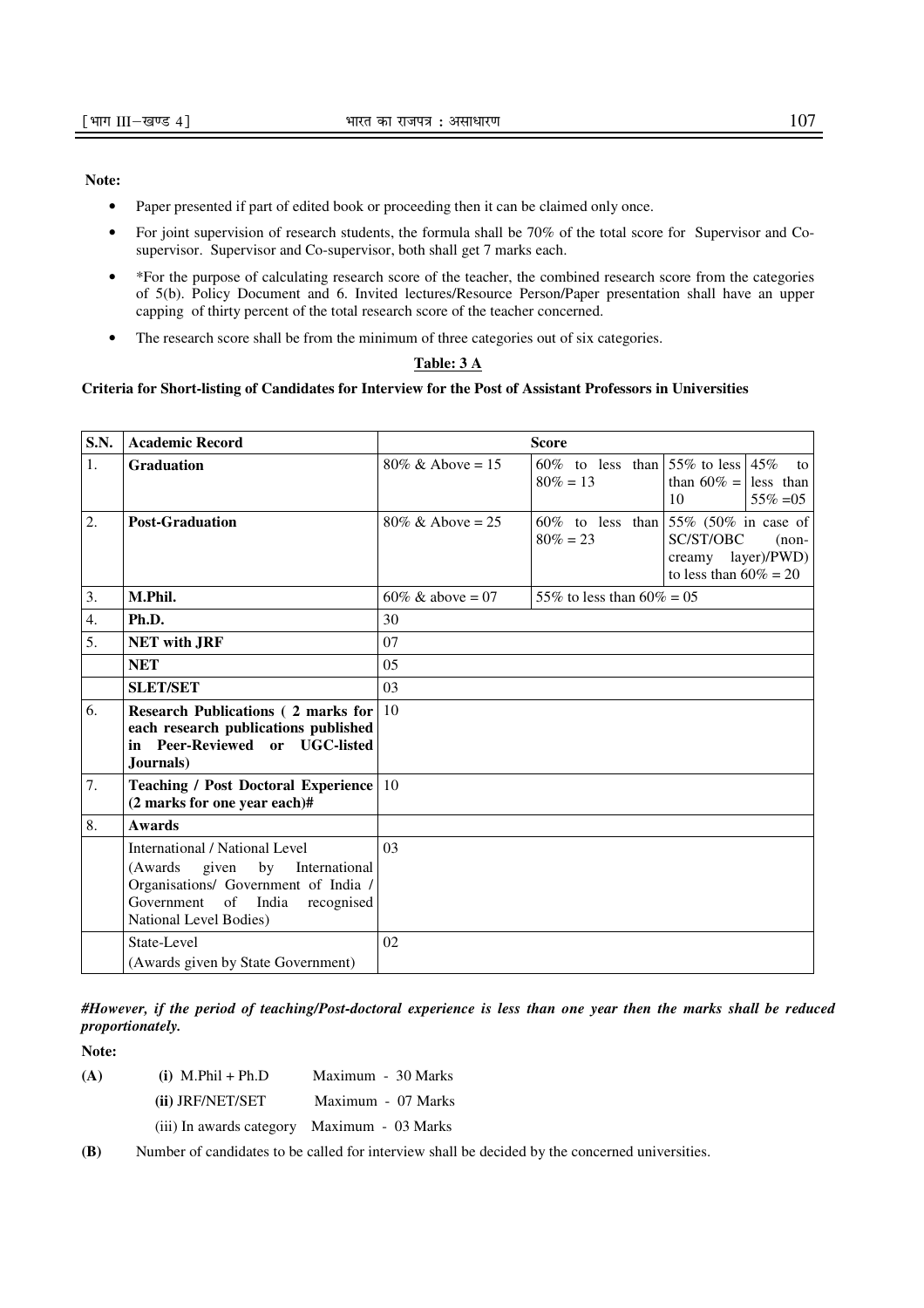**(C)**

| 100 |  |
|-----|--|
| 10  |  |
| 10  |  |
| 80  |  |
|     |  |

**(D)** Score shall be valid for appointment in respective State SLET/SET Universities/ Colleges/ Institutions only

| - |  |  |
|---|--|--|
|   |  |  |

# **Criteria for Short-listing of candidates for Interview for the Post of Assistant Professors in Colleges**

| <b>S.N.</b>    | <b>Academic Record</b>                                                                                                                                                                   | <b>Score</b>                 |                                                       |                                                                                                                     |
|----------------|------------------------------------------------------------------------------------------------------------------------------------------------------------------------------------------|------------------------------|-------------------------------------------------------|---------------------------------------------------------------------------------------------------------------------|
| $\mathbf{1}$ . | <b>Graduation</b>                                                                                                                                                                        | $80\% \&$ Above = 21         | 60% to less than $55\%$ to less $45\%$<br>$80\% = 19$ | to<br>than $60\% =$ less than<br>$55\% = 10$<br>16                                                                  |
| 2.             | <b>Post-Graduation</b>                                                                                                                                                                   | $80\% \& \text{ Above} = 25$ | $80\% = 23$                                           | 60% to less than $55\%$ (50% in case of<br>SC/ST/OBC<br>$(non-$<br>creamy $layer)/PWD)$<br>to less than $60\% = 20$ |
| 3.             | M.Phil.                                                                                                                                                                                  | 60\% & above = 07            | 55% to less than $60\% = 0.5$                         |                                                                                                                     |
| 4.             | Ph.D.                                                                                                                                                                                    | 25                           |                                                       |                                                                                                                     |
| 5.             | <b>NET with JRF</b>                                                                                                                                                                      | 10                           |                                                       |                                                                                                                     |
|                | <b>NET</b>                                                                                                                                                                               | 08                           |                                                       |                                                                                                                     |
|                | <b>SLET/SET</b>                                                                                                                                                                          | 0 <sub>5</sub>               |                                                       |                                                                                                                     |
| 6.             | <b>Research Publications (2 marks for</b><br>each research publications published<br>in Peer-Reviewed or UGC-listed<br>Journals)                                                         | 06                           |                                                       |                                                                                                                     |
| 7.             | <b>Teaching / Post Doctoral Experience</b> 10<br>(2 marks for one year each)#                                                                                                            |                              |                                                       |                                                                                                                     |
| 8.             | <b>Awards</b>                                                                                                                                                                            |                              |                                                       |                                                                                                                     |
|                | <b>International / National Level</b><br>(Awards)<br>given<br>by<br>International<br>Organisations/ Government of India /<br>Government of India<br>recognised<br>National Level Bodies) | 03                           |                                                       |                                                                                                                     |
|                | State-Level<br>(Awards given by State Government)                                                                                                                                        | 02                           |                                                       |                                                                                                                     |

# However, if the period of teaching/post-doctoral experience is less than one year then the marks shall be reduced proportionately.

Note:

| (A)   |                    |         |                          |          |
|-------|--------------------|---------|--------------------------|----------|
| (i)   | $M.Phil. + Ph.D.$  | Maximum | $\overline{\phantom{a}}$ | 25 Marks |
| (ii)  | <b>JRF/NET/SET</b> | Maximum |                          | 10 Marks |
| (iii) | In awards category | Maximum |                          | 03 Marks |